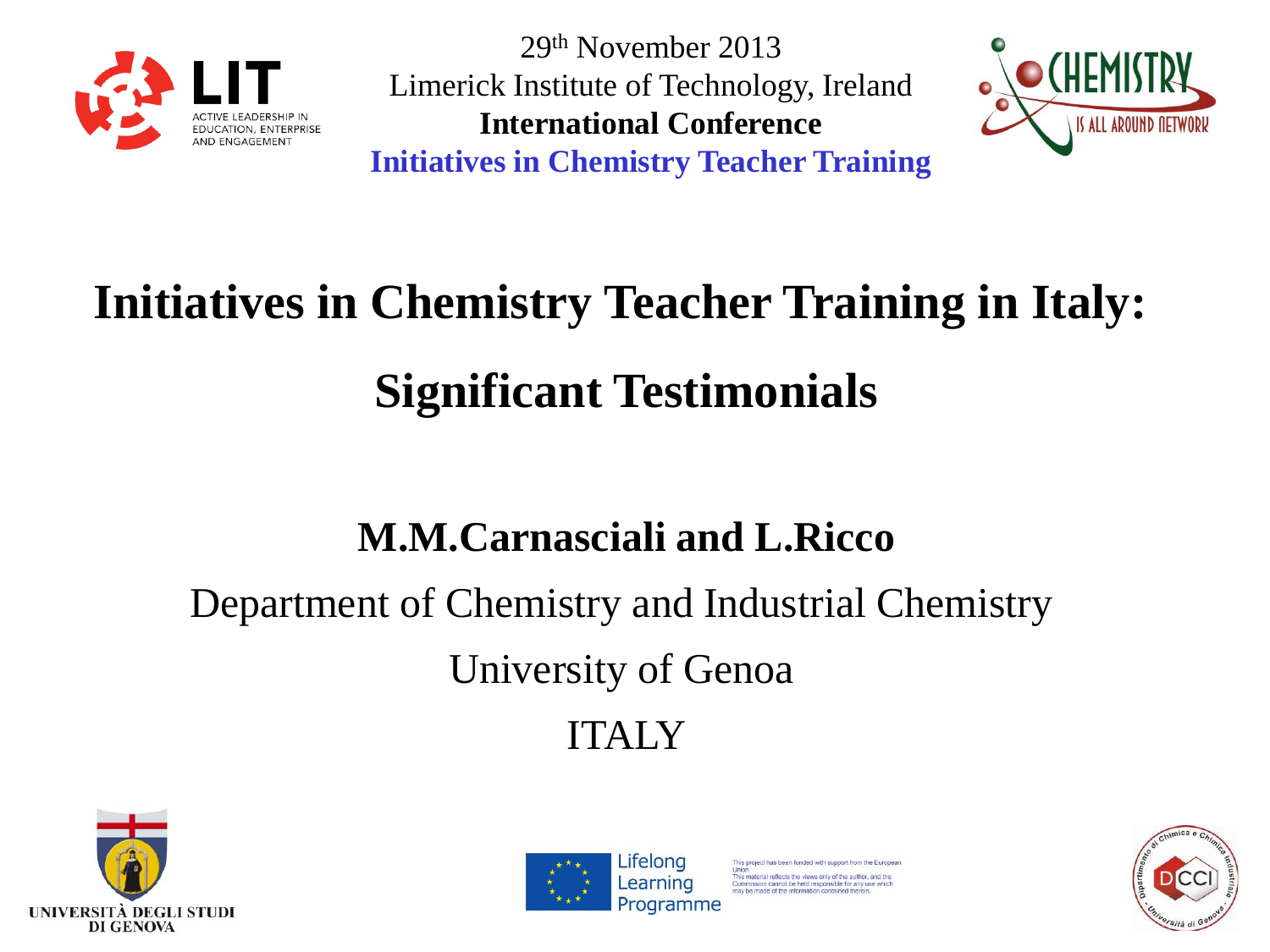In order to be included as science/chemistry teacher in the Italian school system, the training is different depending on the school grade.

Primary school teachers have to get the degree in "Sciences of Primary Education"

At lower secondary school the science teacher is also the math teacher. It is needed to get a generic scientific degree as math, physics, biology, natural sciences, chemistry, informatics etc.



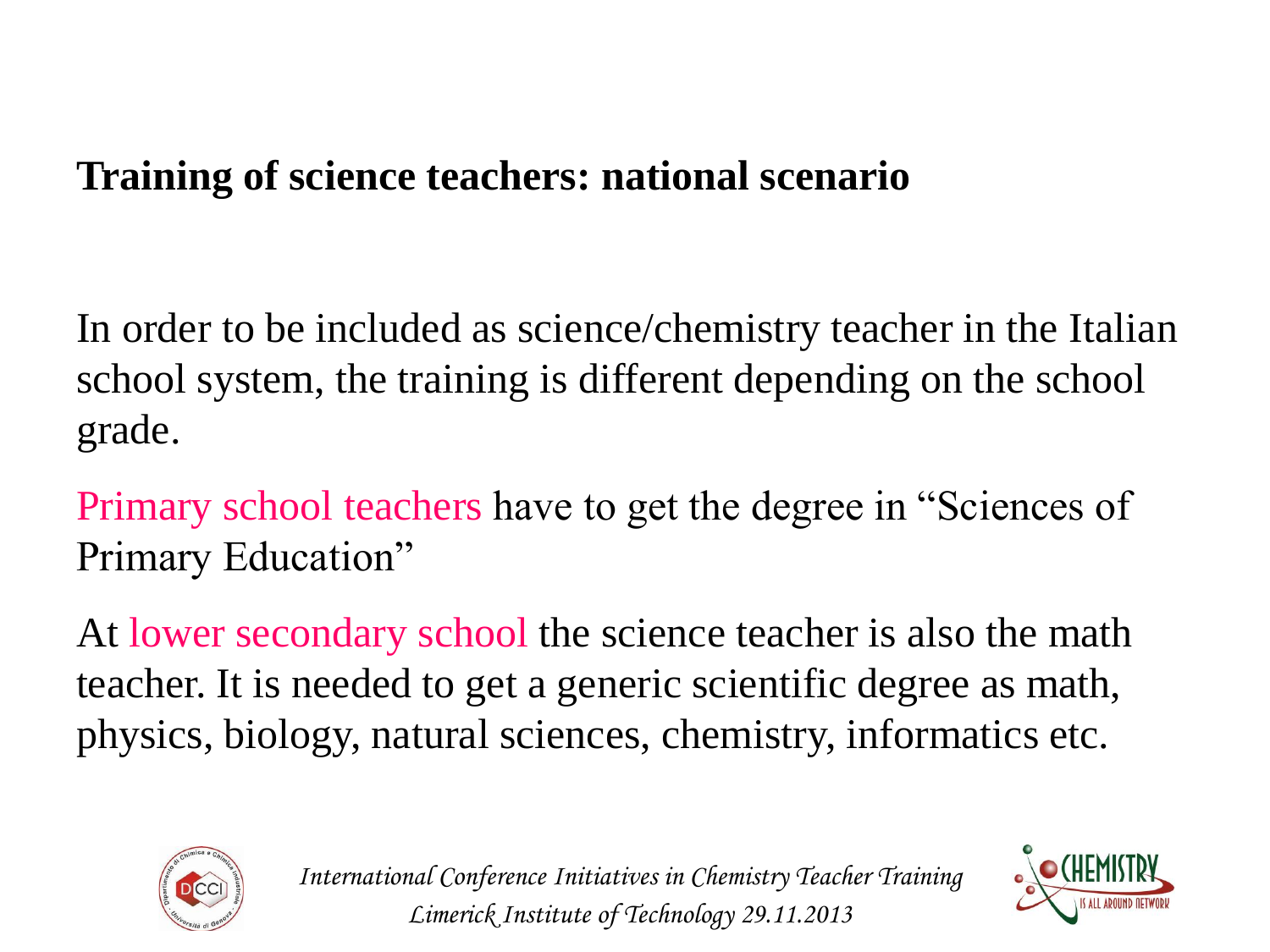A little more specific is the request at higher secondary school: only people graduated in chemistry, pharmacy or chemical engineering can teach chemistry if it is foreseen as a separate subject.

At the lyceum, chemistry is integrated with natural sciences and can be taught by people graduated in natural sciences, biology, geology, chemistry, pharmacy and few others.



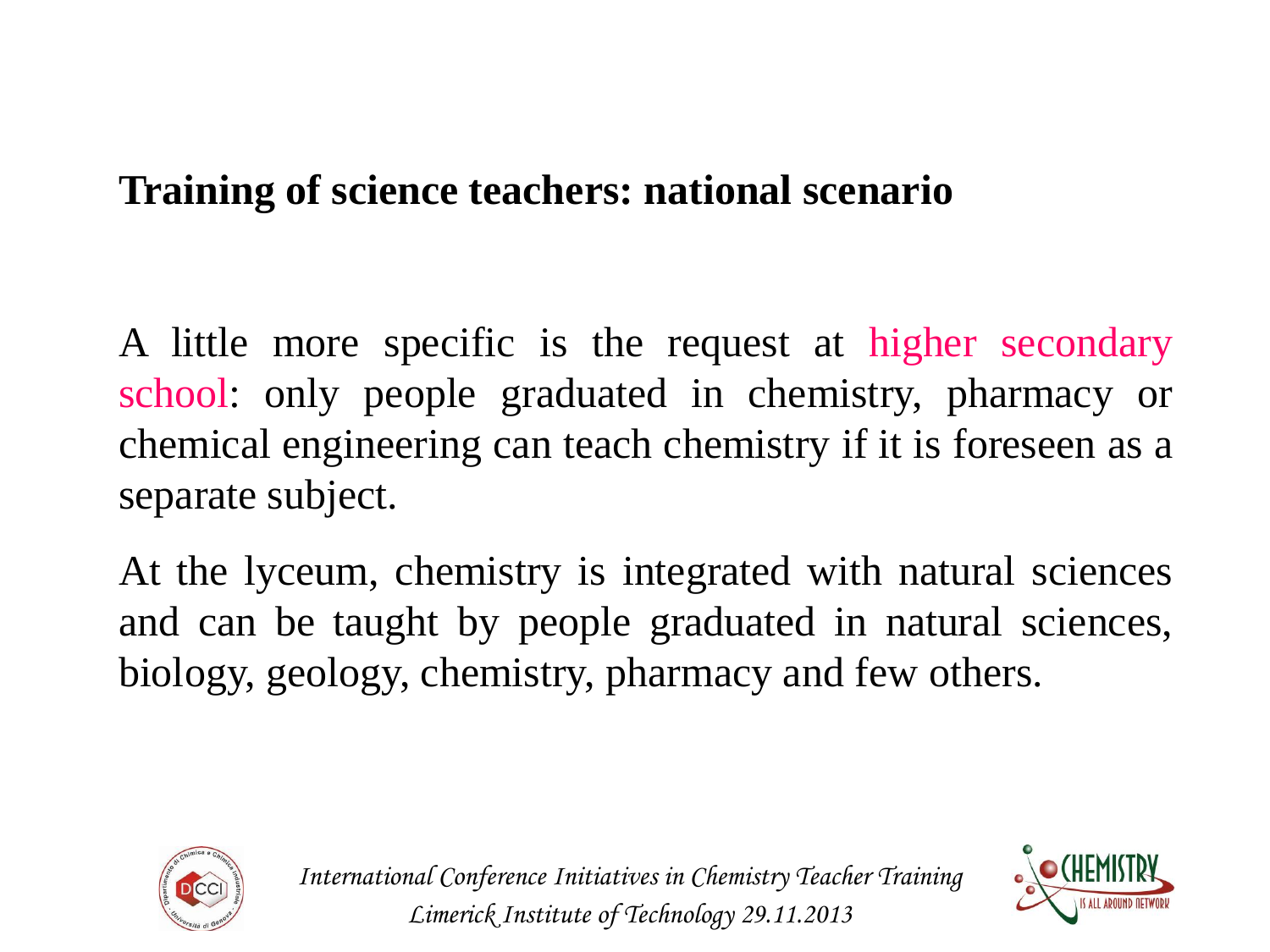The degree in a specific discipline is the first requirement to teach at secondary school, but it is not the only one: since 2012 a one-year postgraduate course, named TFA (Active Formative Training), has to be attended in order to get a teaching qualification. This qualification is compulsory, but not sufficient, to get a permanent role of teacher at school. Without it, only temporary contracts can be obtained.



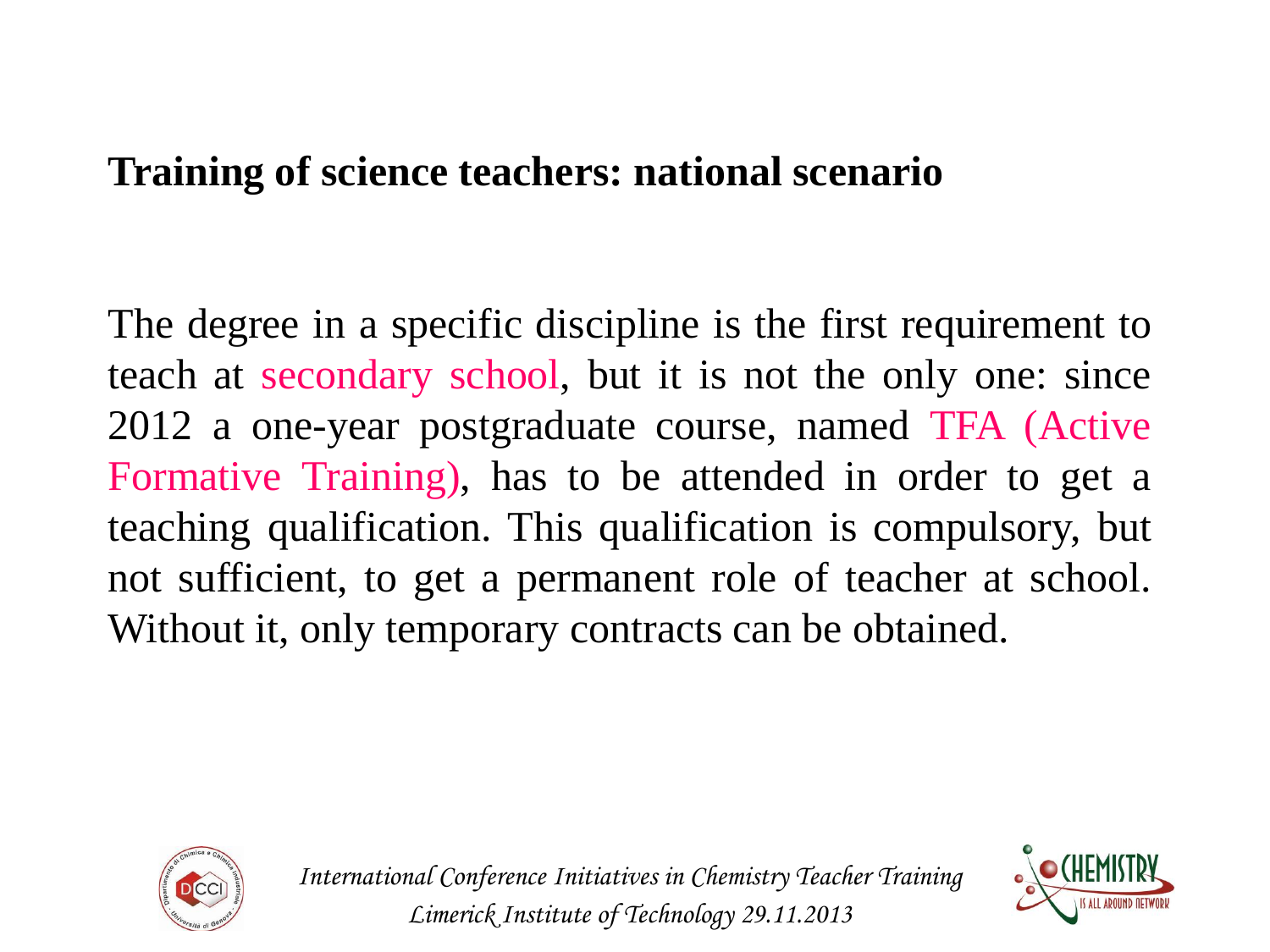For what concerns in-service training, it is sporadic and not compulsory. The most significant is represented by national projects financed by the Ministry of Education, University and Research (MIUR) and provided by Universities, or courses provided by INDIRE (National Institute of Documentation for Innovation and Educational Research) or by Regional School Offices.



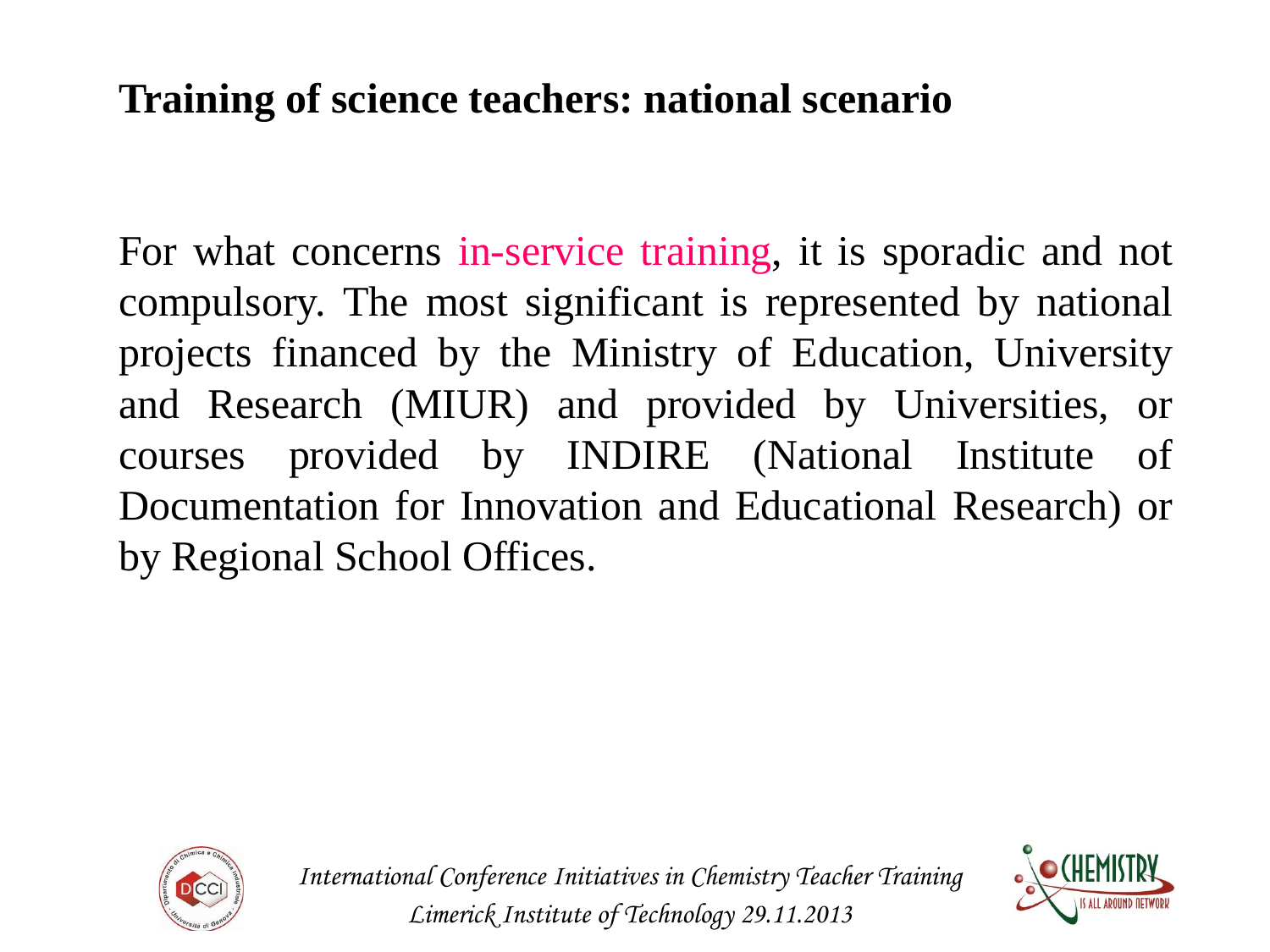#### **The Scientific Degrees Plan (PLS)**

PLS is the most active and widespread project at national level about Science (Chemistry, Physics, Mathematic and Materials' Science). It is addressed to teachers and students of upper secondary school and financed from the Ministry of Education since the first edition, in 2005.

From 2010 to 2012, only for Chemistry, 2910 teachers participated in the project.

The activity about teachers training is monitored by IARD, a national institute interested in sociological research.



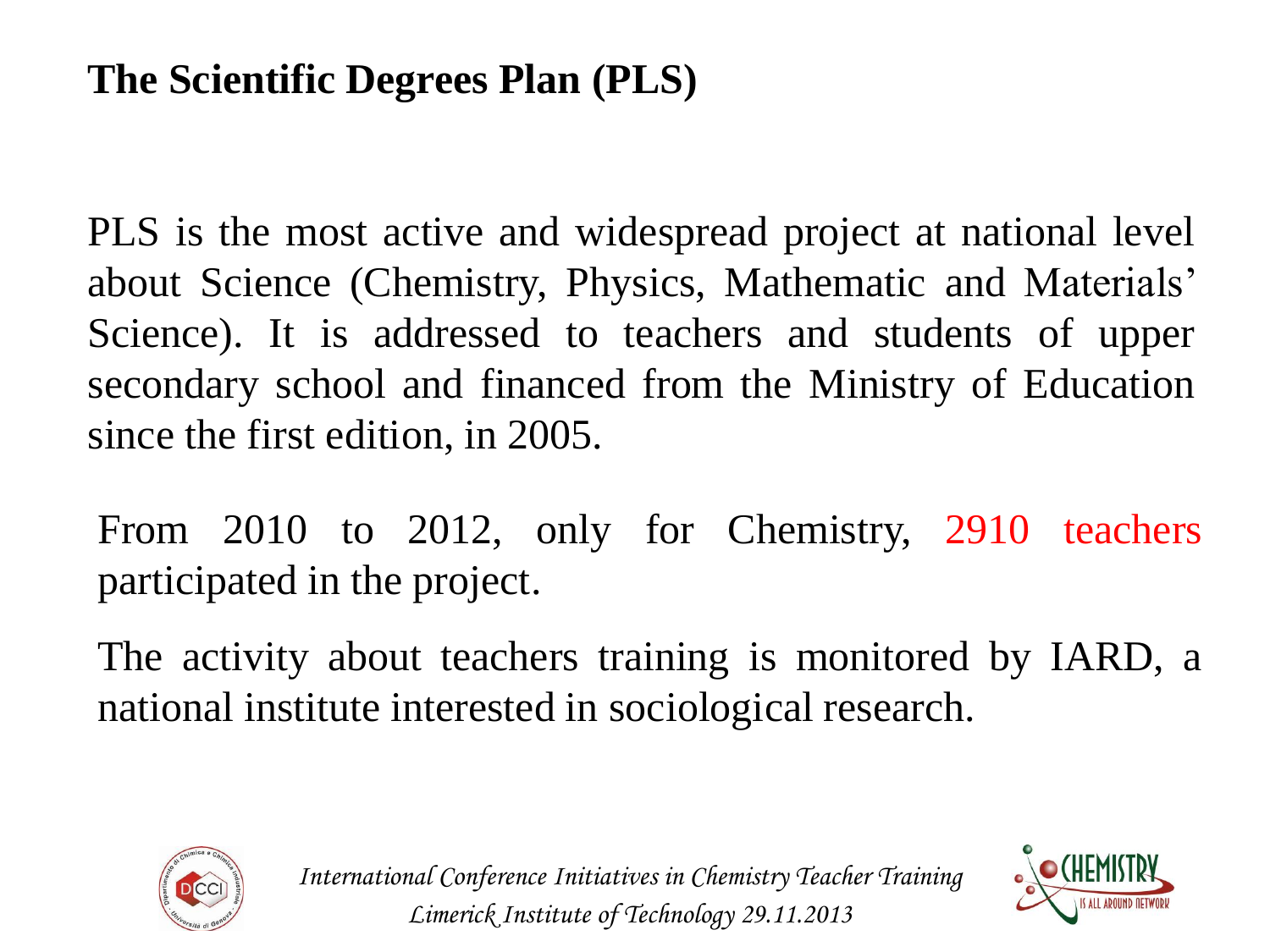



http://www.chimica.unige.it/pls/it/

Our institution, the Department of Chemistry and Industrial Chemistry in Genoa, has been the local coordinator of PLS-Chemistry for the Liguria Region since 2005. The activities that are carried out within the project are designed to provide a form of continuous training, especially for teachers not graduated in Chemistry.



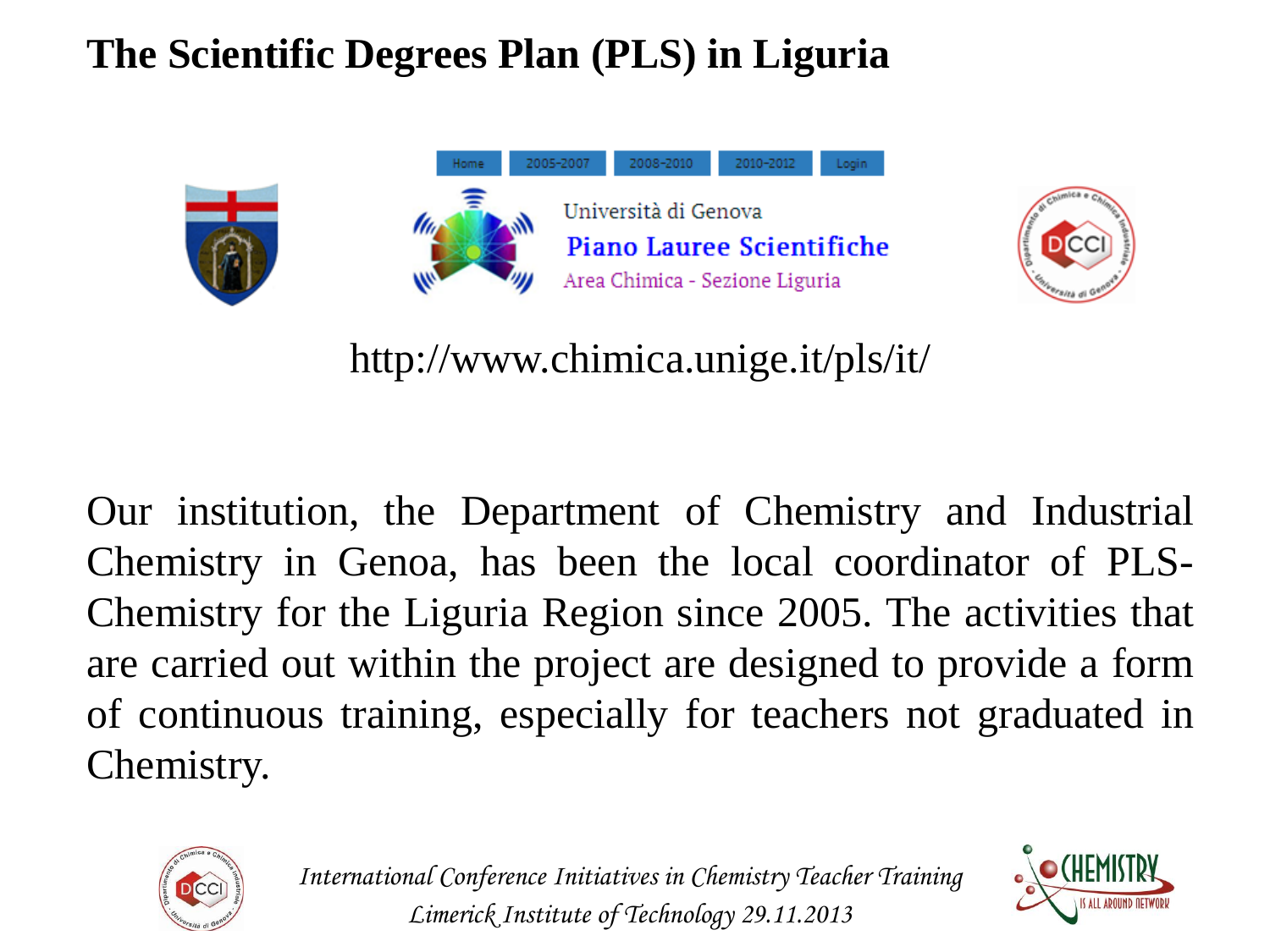The part devoted to the laboratory is usually the most popular, not only for the enthusiasm of the students but, overall, because teachers find an help for their activities.

The collaboration between teachers and university researchers enabled to organize many laboratory activities, carried out both at the Department and at school.

In particular, a path on the theme of polymers, called "Fantastic Plastic", had the university as first location, and was then brought in all the schools involved in the project, as a travelling laboratory, to support the teachers' work.

Now, the same teachers are working alone in their laboratories.



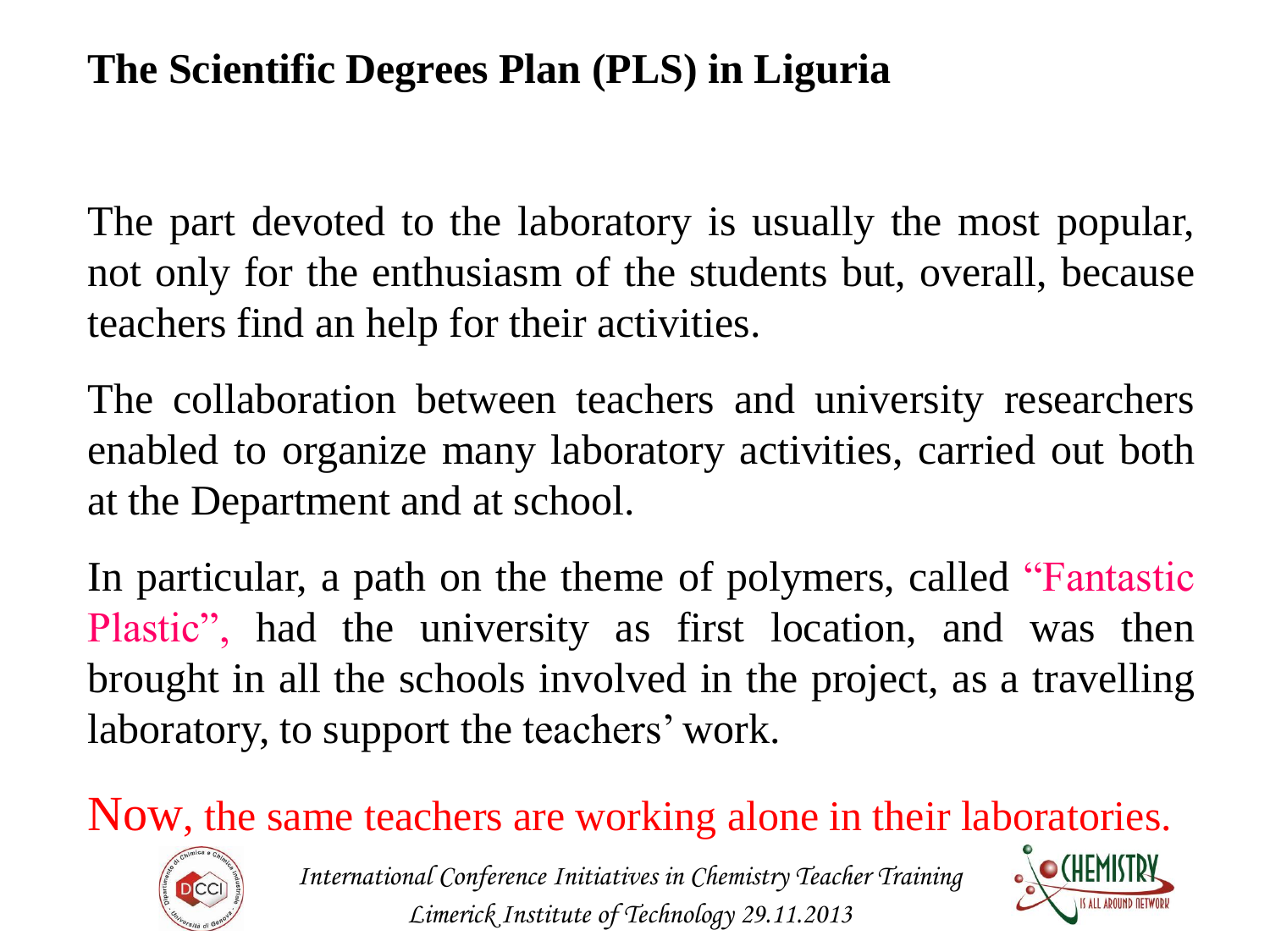

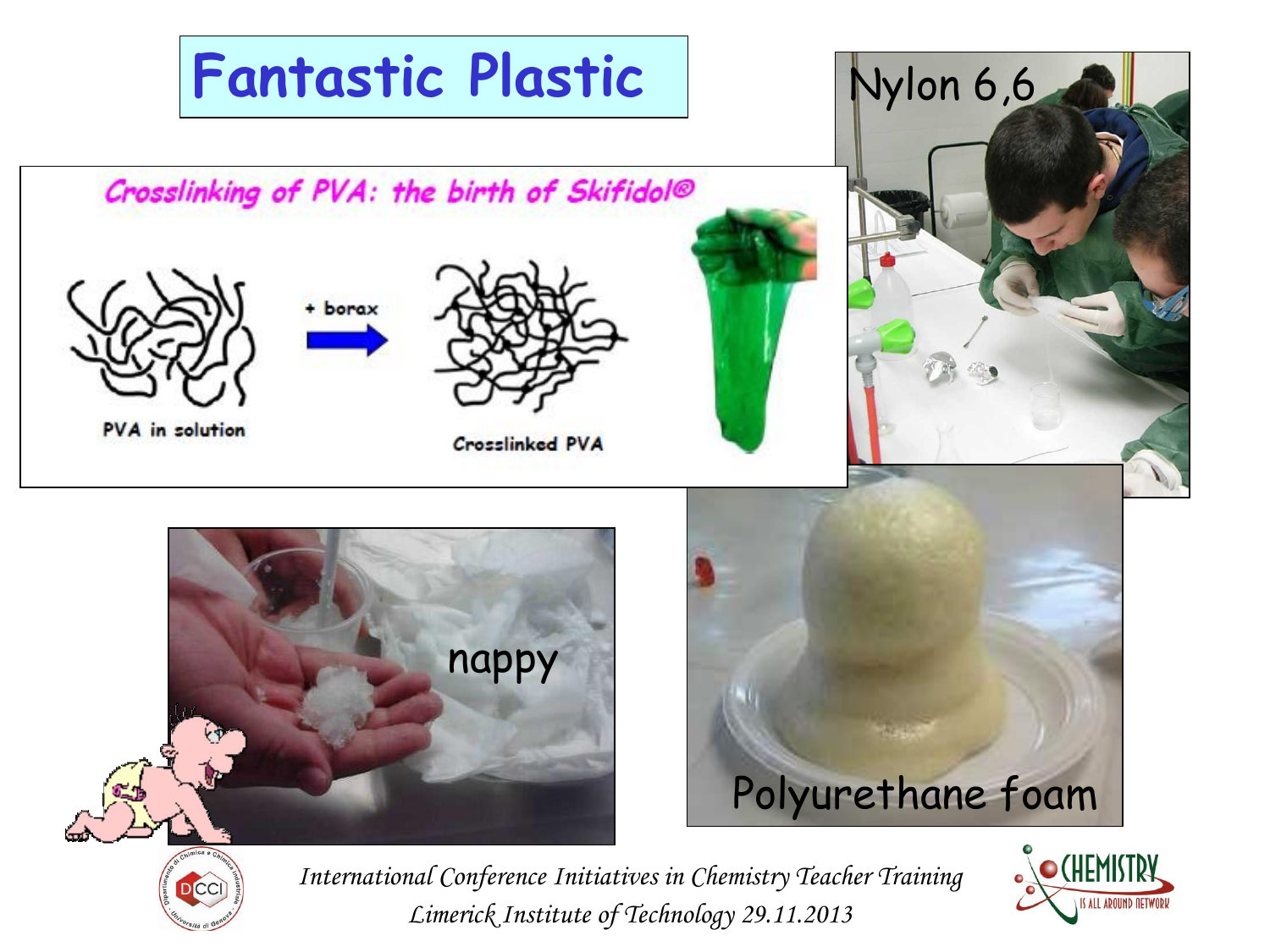A path about the topic of carbohydrates and proteins was planned for students of the fourth year and carried out at school: the task of teachers was to introduce biochemistry before the foreseen practical activities. The latter, under the guidance of the university staff, experiences were realized about the bread-making with an interdisciplinary approach, because biology (yeast and cellular breath) and math (realization of graphs) were complementary to chemistry.







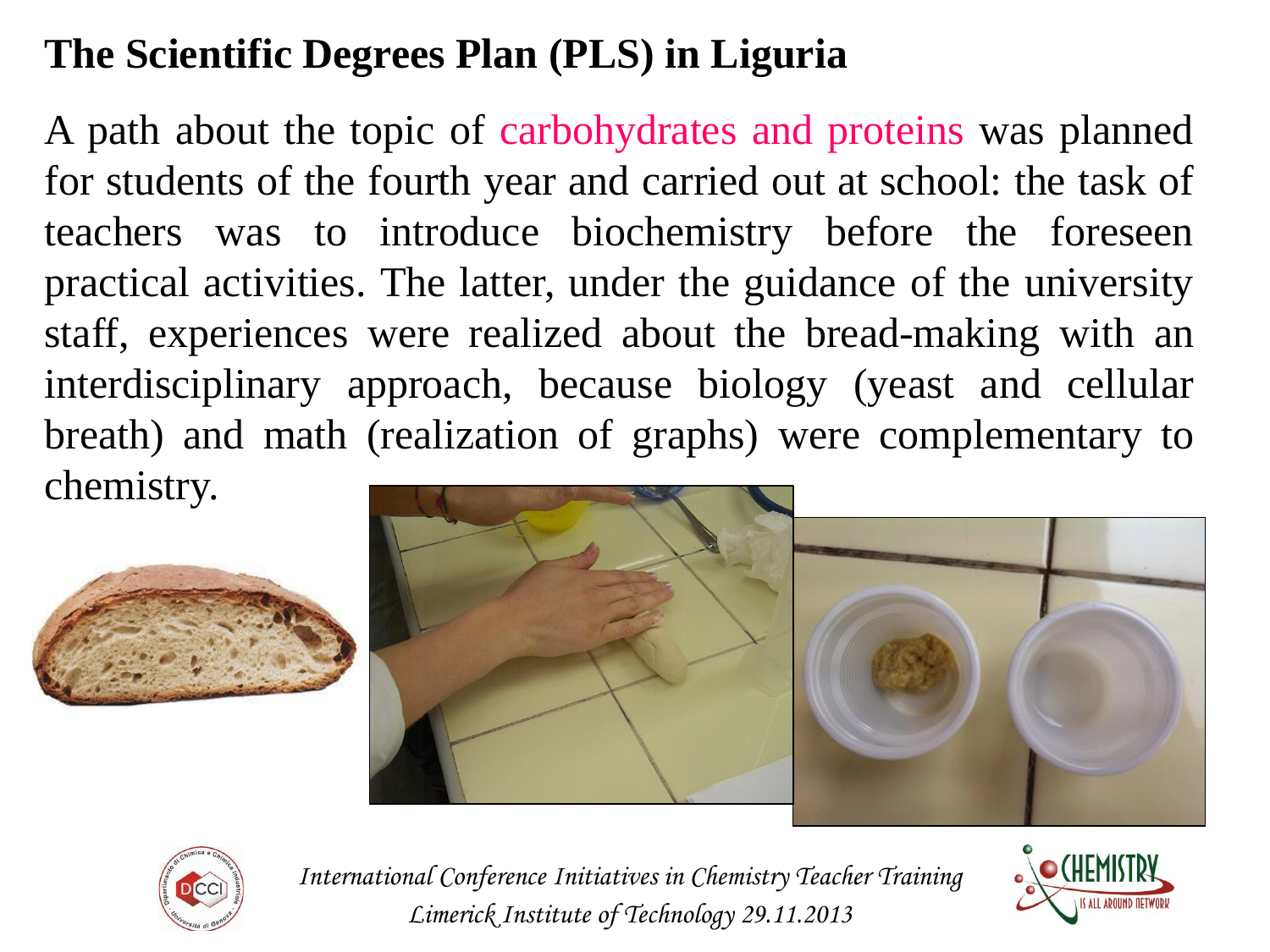The discussion of the results in the classroom, and the production of the scientific report completed the work.

This path had a great success, both because students worked with motivation, and because teachers received support and valuable material to improve themselves in a field where they feel weak.





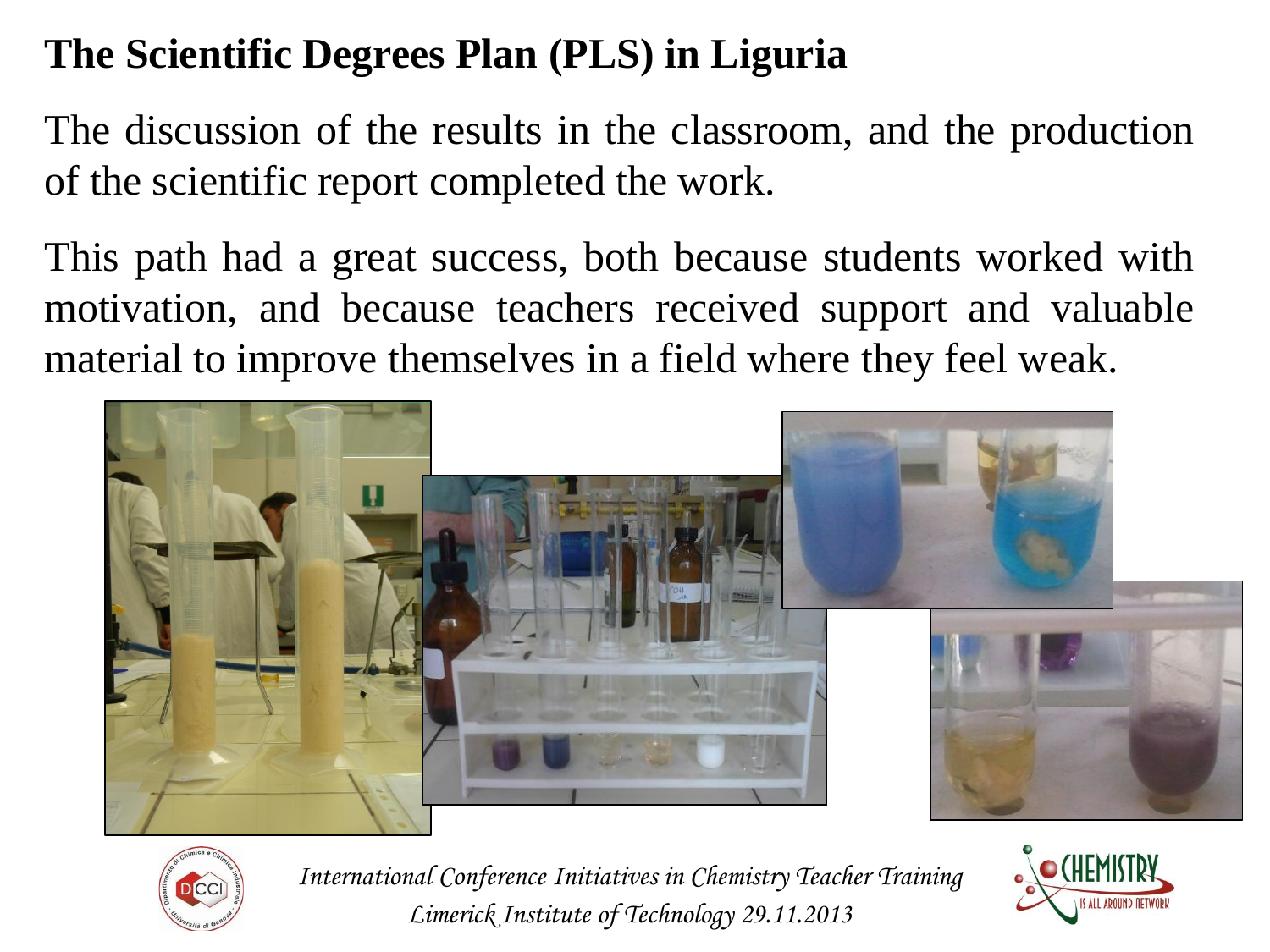## **This experience shows that teachers training and students' motivation are strongly tied, and both are related to the production of good resources.**





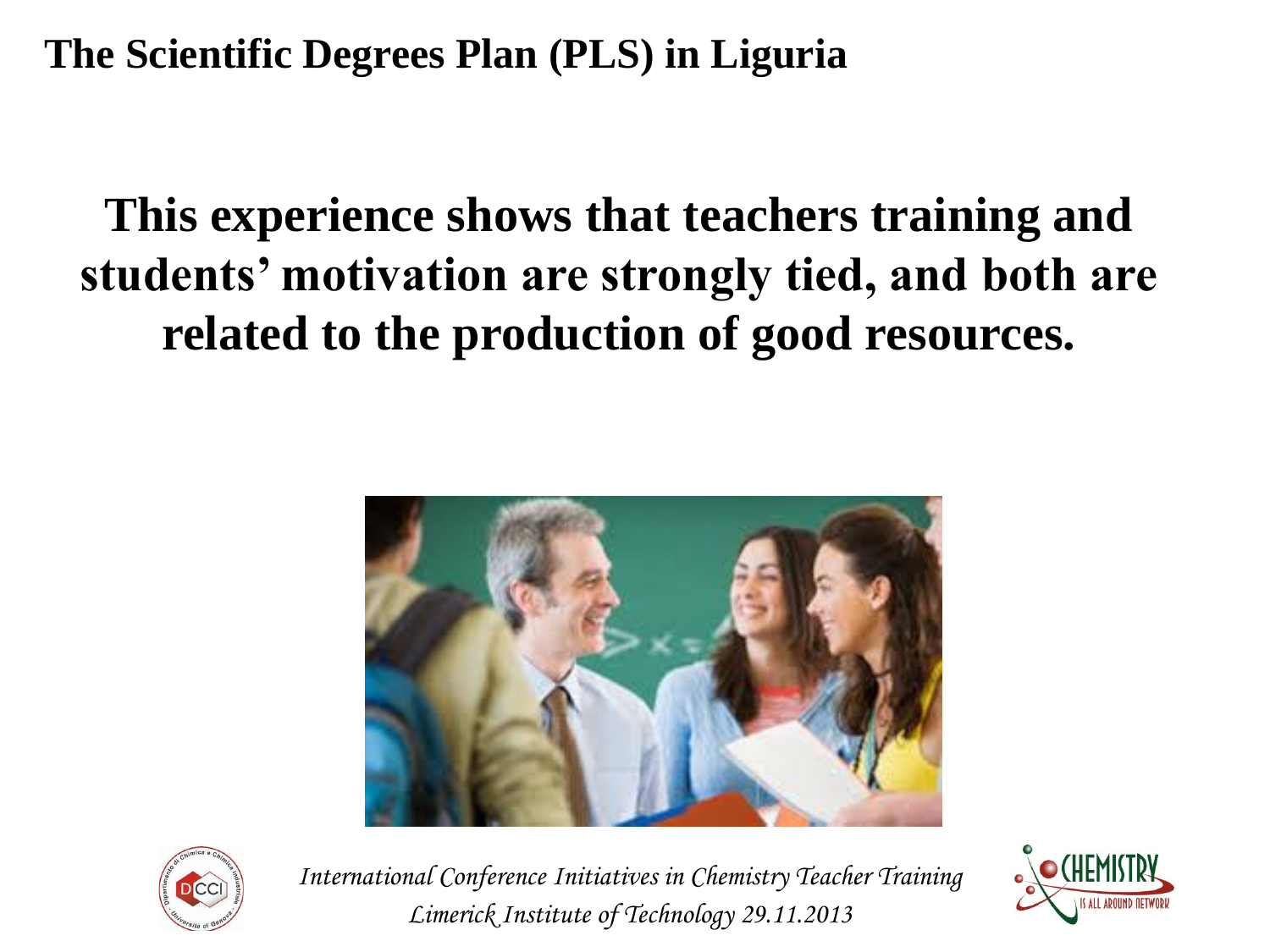Widely appreciated are also some activities carried out in collaboration with the world of job: the Scientific Police, the Aquarium of Genoa and enterprises of the chemical sector agreed in showing their working reality to students and teachers, while university provided laboratory experiences closely related.

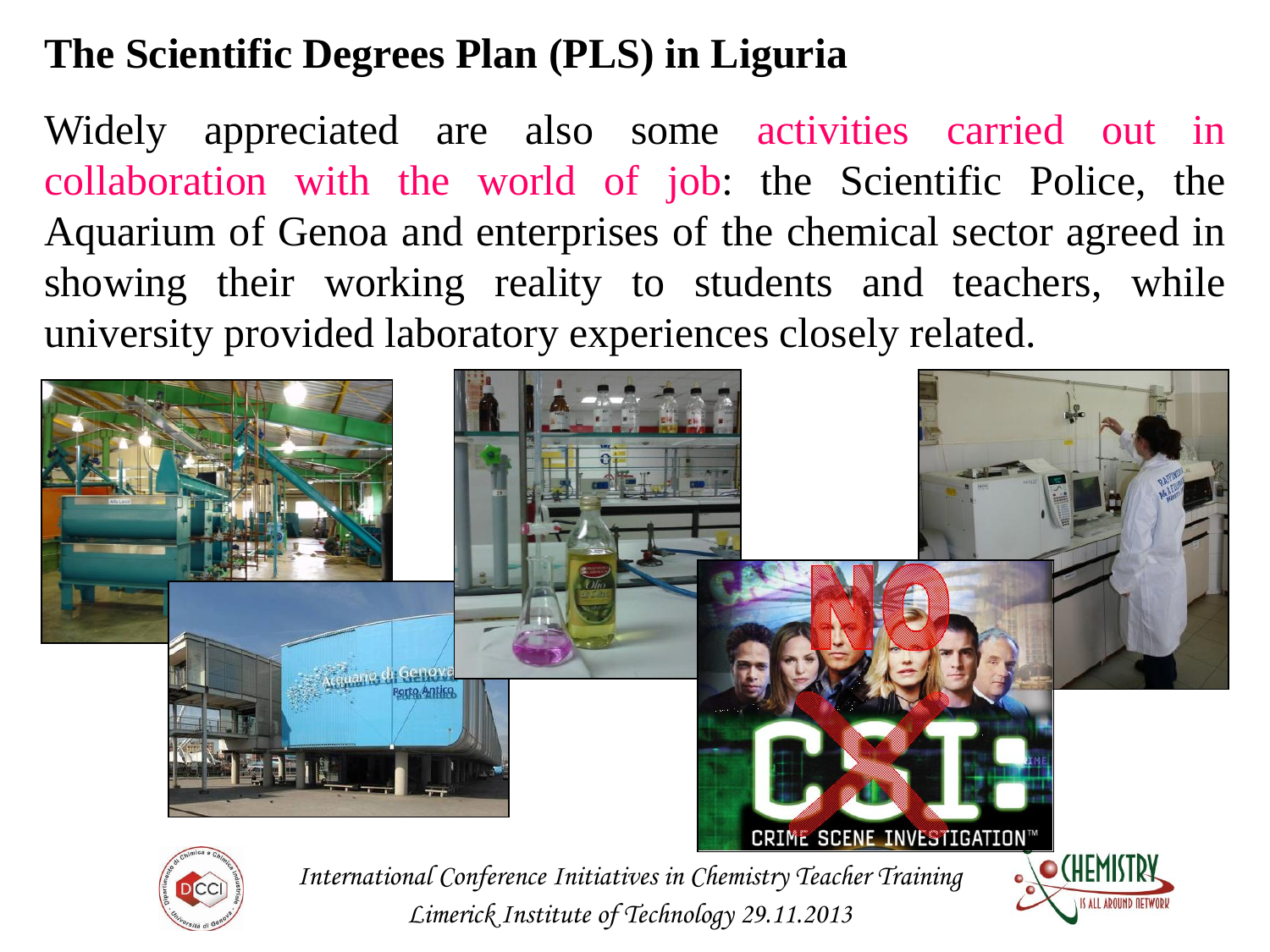## **In this way teachers know better the context in which their students could work in the future.**





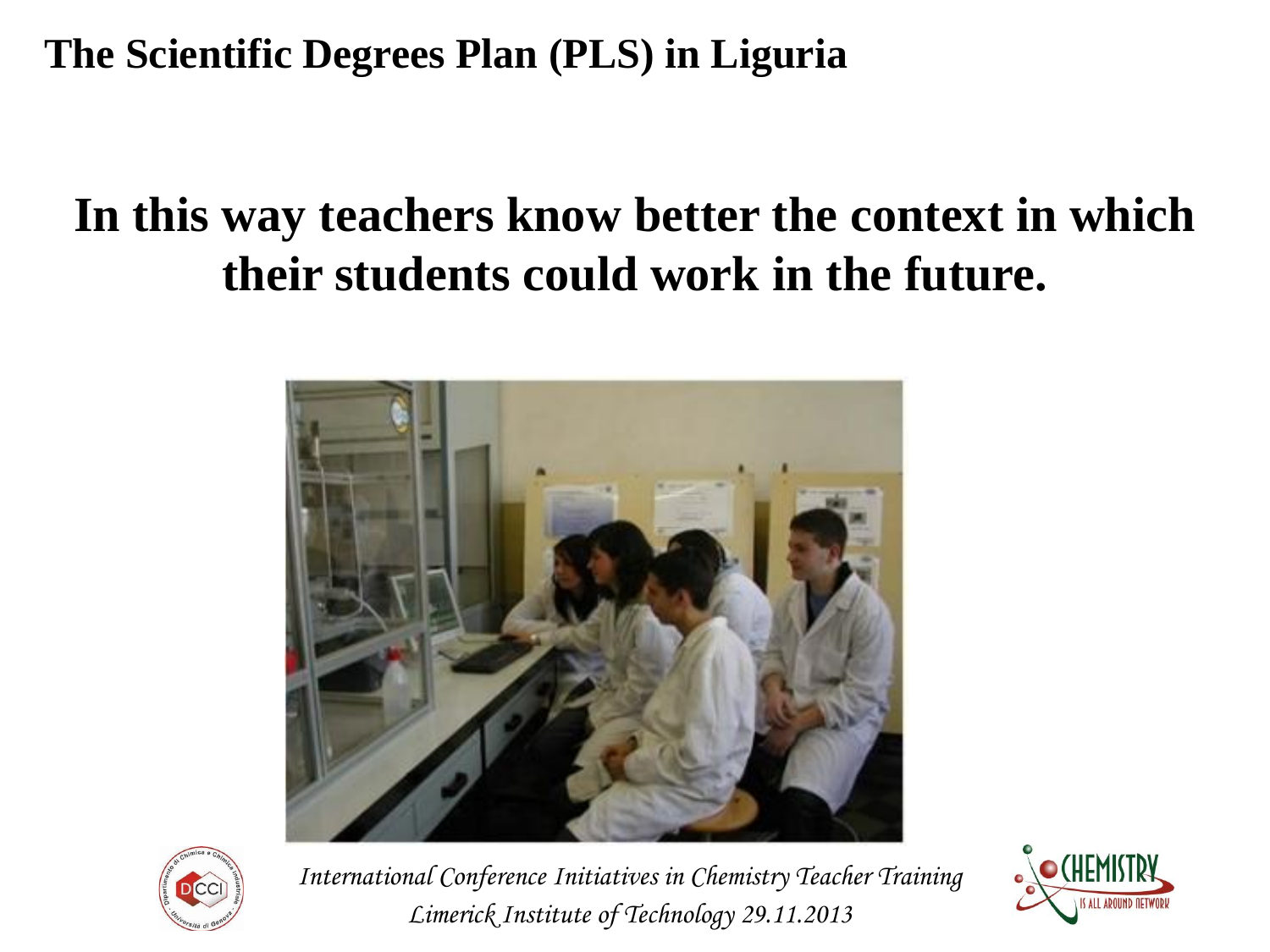#### **The Chemistry Is All Around Network Project**

The project provides a successful in-service training: within its activities, teachers involved can share their experience and discuss about their context of work, each other and with experts of teaching.



Moreover they contribute to select and validate ICT teaching resources, learning how to use this kind of tool which is relatively new and too often rejected by Italian teachers.



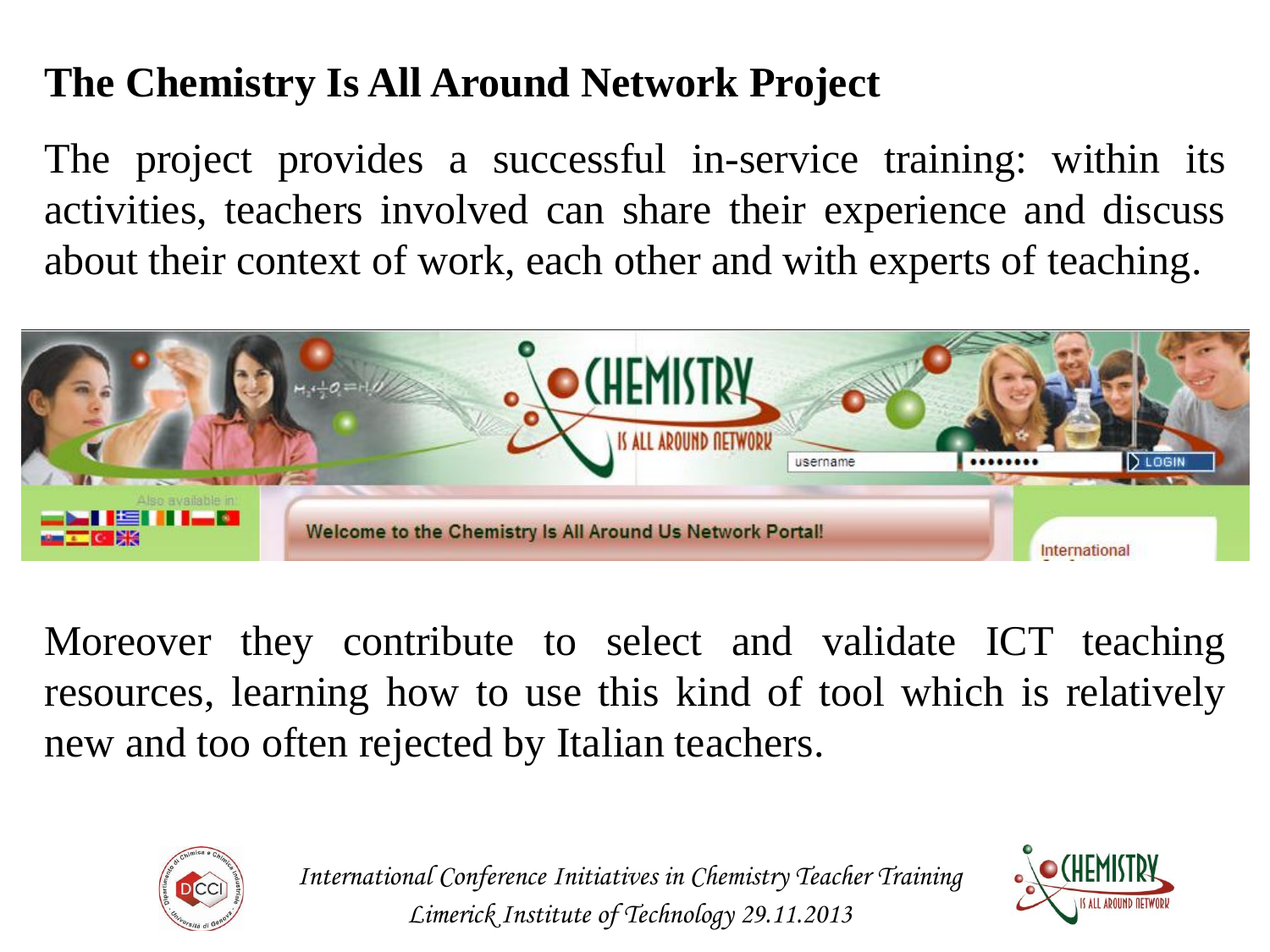#### **The Chemistry Is All Around Network Project**

The correct and fruitful use of the resources that were tested and of those that will be tested during the current school year will be described in specific papers, comprehensive of considerations and suggestions from the teachers.



The documents will be available on the project portal, in order to provide an improvement for all portal users that need support in introducing digital tools in the teaching of chemistry.



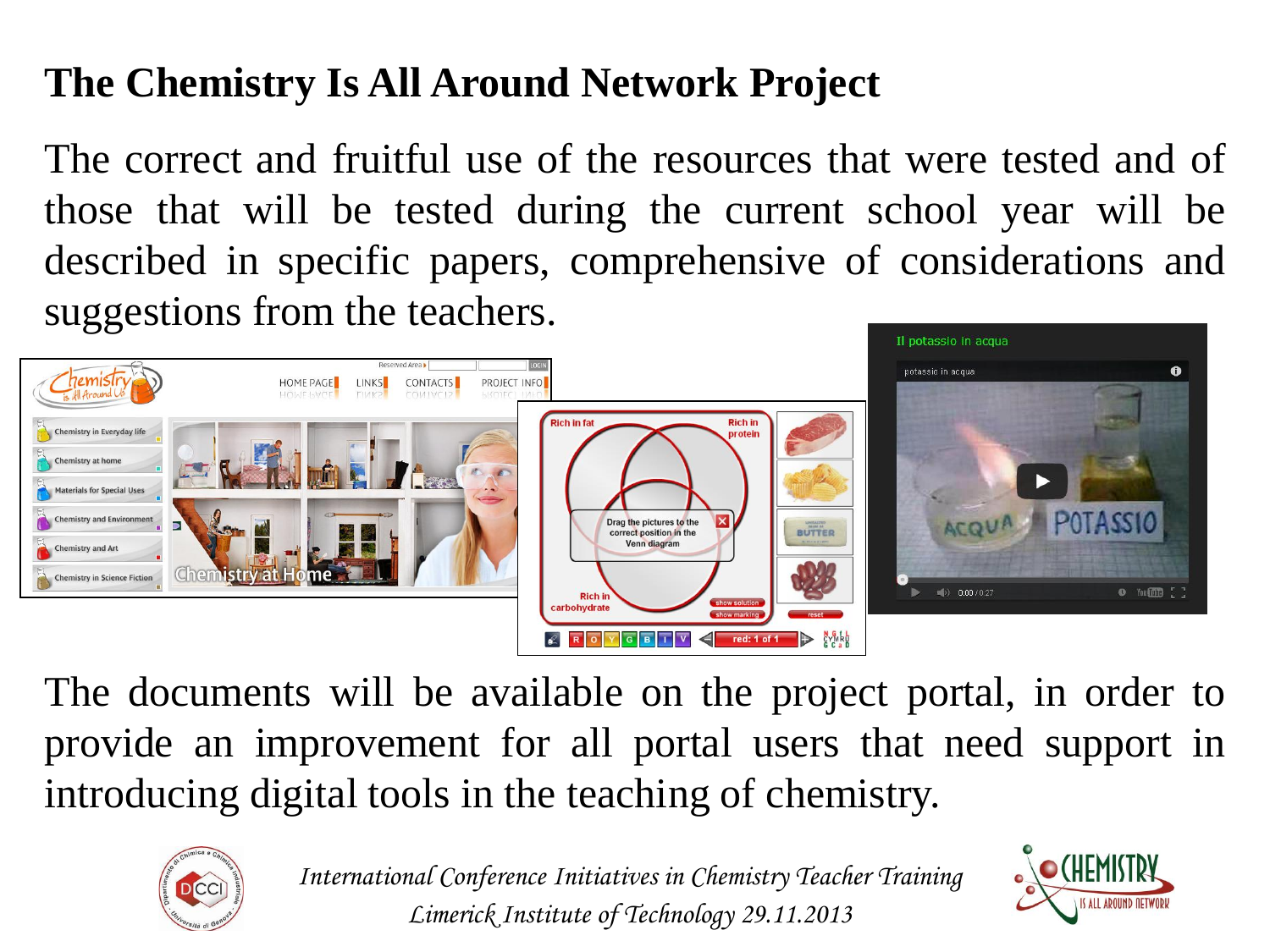#### **What teachers think**

Some chemistry teachers were interviewed about their past and present training and about what they need to improve their skills. In particular, two categories of teachers were consulted:

- "junior teachers", meaning people that attended the TFA for chemistry (upper secondary school) and got the qualification in July 2013. They have few years of experience in chemistry/science teaching, but only with temporary contracts

- "senior teachers", meaning upper secondary school science/chemistry teachers with many years of experience.





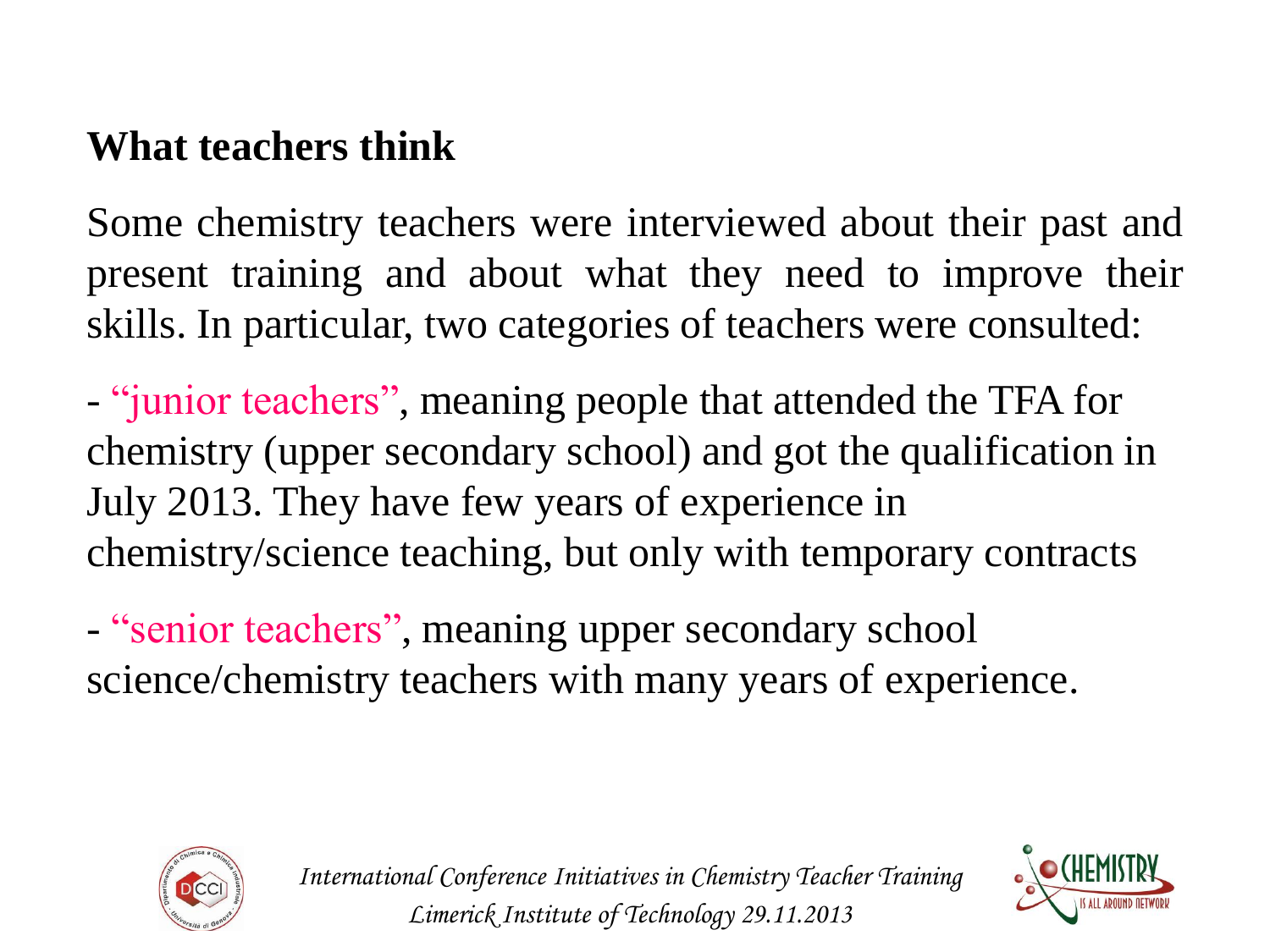#### **What teachers think**

Junior teachers think that a deep knowledge of chemistry is necessary but not sufficient to be a good teacher. Therefore, they appreciated the contribute of the TFA to their training, in particular for what concerns the courses about pedagogy and science of education and about special teaching methodologies such as the teamwork or the use of ICTs.



The evaluation was globally positive: they state that "the experience will be the real engine of the improvement in teaching, but the experience is not sufficient without a suitable training, initial but also continuous".



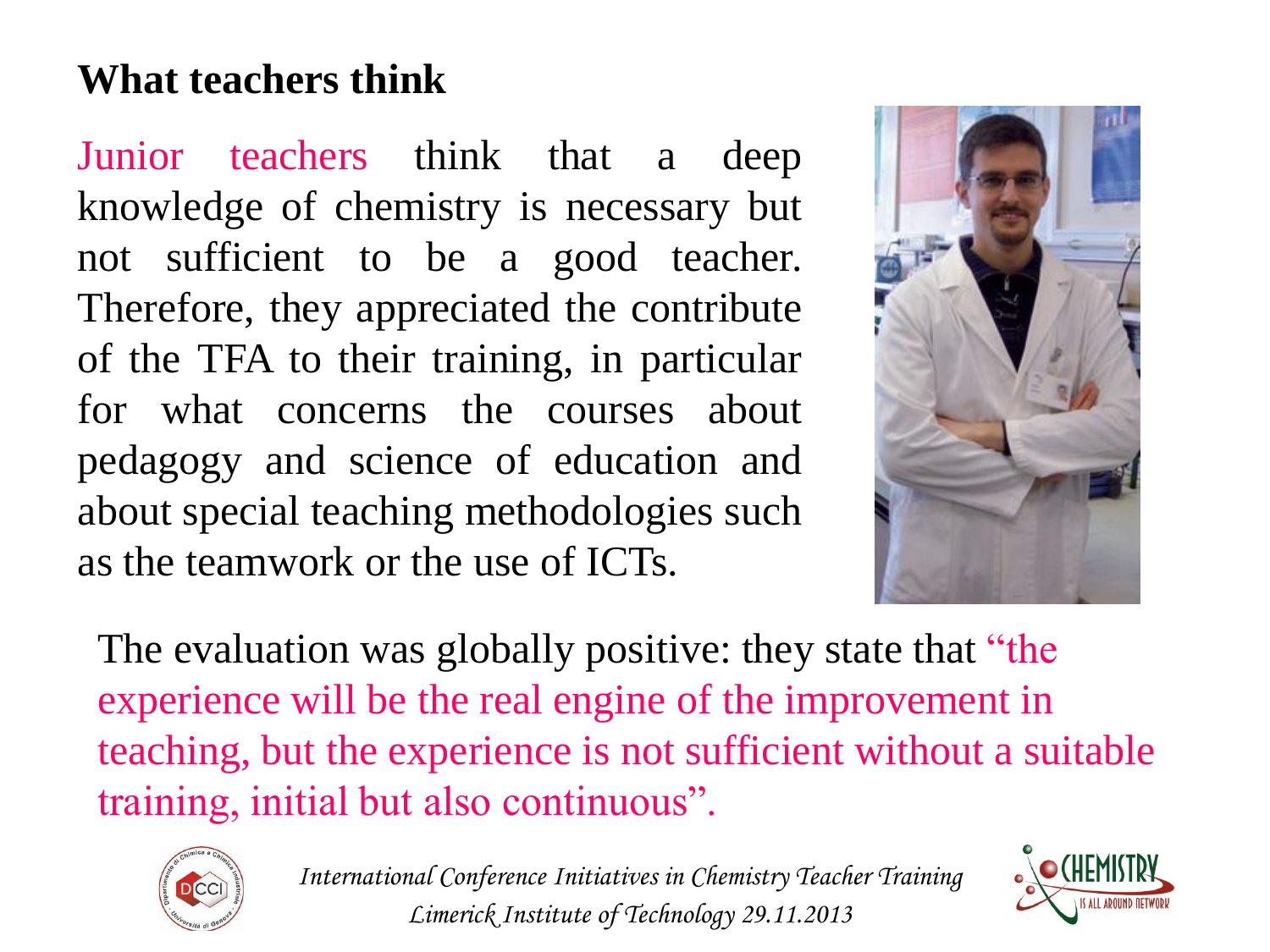#### **What teachers think**

Senior teachers did not have initial training, apart the degree in a scientific discipline. Most of them teach science at the lyceum and have the degree in biology or in natural sciences.



They recognize that the lack of an initial training made more difficult their work and they can rely only on the experience acquired day by day. Experience is not sufficient, so they feel the need of attending courses to improve the approach with students and to apply an effective educational mediation between students and chemistry.



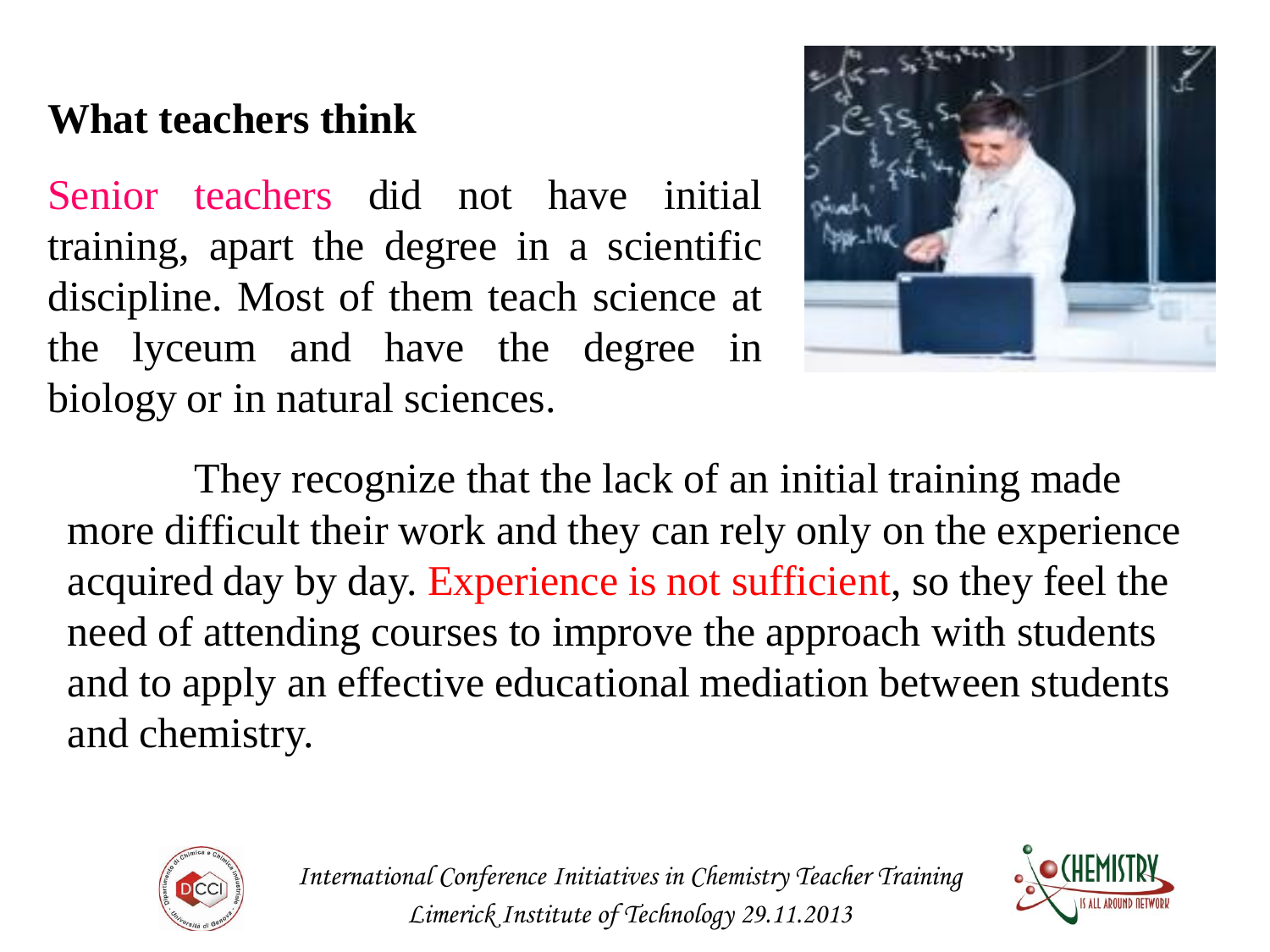# **Conclusions**

Italy provides an insufficient training to its science teachers, both with regard to initial training, and with regard to in-service training. Teachers themselves feel of not having good teaching, organizational, interpersonal and communication skills.

In the light of this situation, the system of teacher education is evolving, but with great difficulty: a functional and well structured system seems to be very far from the reality, also due to the lack of funds. It is worth to be mentioned that activities addressed to teachers exist and are increasing because the need of teachers to be continuously trained is increasing too, but their are not sufficient to guarantee a well planned training.